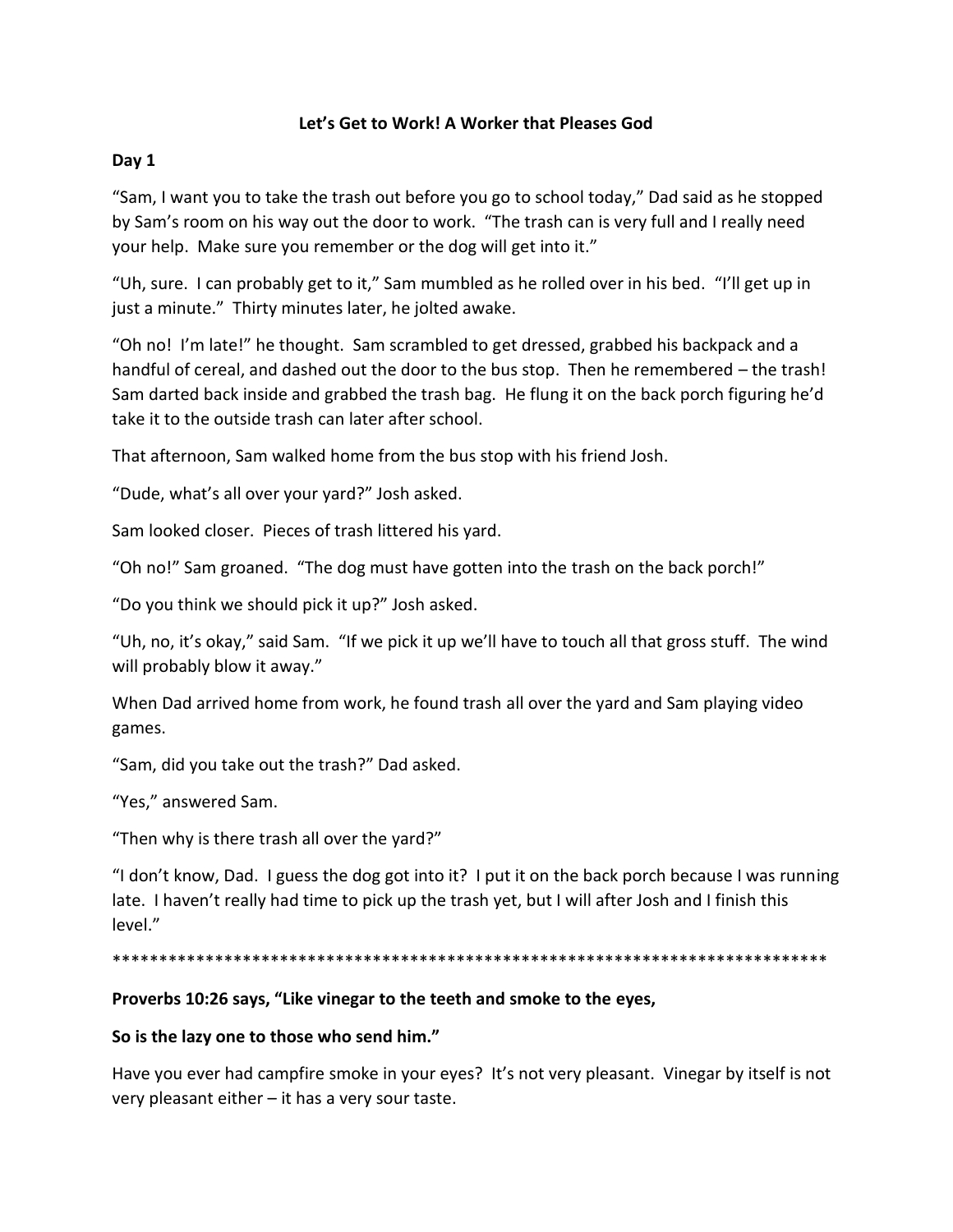How is a lazy person like smoke to the eyes and vinegar to the teeth? How was Sam like smoke to the eyes and vinegar to the teeth?

What do you think Sam's dad was thinking when he came home and found trash in the yard and Sam playing video games?

Why was Sam running late for school?

What was more important to Sam than obeying what his dad asked him to do?

Sometimes work does not sound like any fun, and it's true that sometimes we may need to do tasks that aren't pleasant. However, work is actually a blessing. It is good that God has given us things to do. God gives us the strength to learn at school, to keep our homes neat and orderly, to help the people in our families, and to bless others by serving them. Leaving tasks poorly done or not done at all is not satisfying to us, creates an inconvenience for others, and doesn't honor God. We become like vinegar and smoke! Yuck!

**Journal:** During the days that you complete this study on work, keep a journal of two different things. First, write down any times that you did do something you were supposed to do and any excuses you hear yourself making to your parents or teachers about why you should not (or did not) complete your work. Second, write down times that you did your work well or did work that needed to be done without even being asked.

\_\_\_\_\_\_\_\_\_\_\_\_\_\_\_\_\_\_\_\_\_\_\_\_\_\_\_\_\_\_\_\_\_\_\_\_\_\_\_\_\_\_\_\_\_\_\_\_\_\_\_\_\_\_\_\_\_\_\_\_\_\_\_\_\_\_\_\_\_\_\_\_\_\_\_\_\_\_

\_\_\_\_\_\_\_\_\_\_\_\_\_\_\_\_\_\_\_\_\_\_\_\_\_\_\_\_\_\_\_\_\_\_\_\_\_\_\_\_\_\_\_\_\_\_\_\_\_\_\_\_\_\_\_\_\_\_\_\_\_\_\_\_\_\_\_\_\_\_\_\_\_\_\_\_\_\_

\_\_\_\_\_\_\_\_\_\_\_\_\_\_\_\_\_\_\_\_\_\_\_\_\_\_\_\_\_\_\_\_\_\_\_\_\_\_\_\_\_\_\_\_\_\_\_\_\_\_\_\_\_\_\_\_\_\_\_\_\_\_\_\_\_\_\_\_\_\_\_\_\_\_\_\_\_\_

\_\_\_\_\_\_\_\_\_\_\_\_\_\_\_\_\_\_\_\_\_\_\_\_\_\_\_\_\_\_\_\_\_\_\_\_\_\_\_\_\_\_\_\_\_\_\_\_\_\_\_\_\_\_\_\_\_\_\_\_\_\_\_\_\_\_\_\_\_\_\_\_\_\_\_\_\_\_

\_\_\_\_\_\_\_\_\_\_\_\_\_\_\_\_\_\_\_\_\_\_\_\_\_\_\_\_\_\_\_\_\_\_\_\_\_\_\_\_\_\_\_\_\_\_\_\_\_\_\_\_\_\_\_\_\_\_\_\_\_\_\_\_\_\_\_\_\_\_\_\_\_\_\_\_\_\_

\_\_\_\_\_\_\_\_\_\_\_\_\_\_\_\_\_\_\_\_\_\_\_\_\_\_\_\_\_\_\_\_\_\_\_\_\_\_\_\_\_\_\_\_\_\_\_\_\_\_\_\_\_\_\_\_\_\_\_\_\_\_\_\_\_\_\_\_\_\_\_\_\_\_\_\_\_\_

\_\_\_\_\_\_\_\_\_\_\_\_\_\_\_\_\_\_\_\_\_\_\_\_\_\_\_\_\_\_\_\_\_\_\_\_\_\_\_\_\_\_\_\_\_\_\_\_\_\_\_\_\_\_\_\_\_\_\_\_\_\_\_\_\_\_\_\_\_\_\_\_\_\_\_\_\_\_

### **Excuse Journal**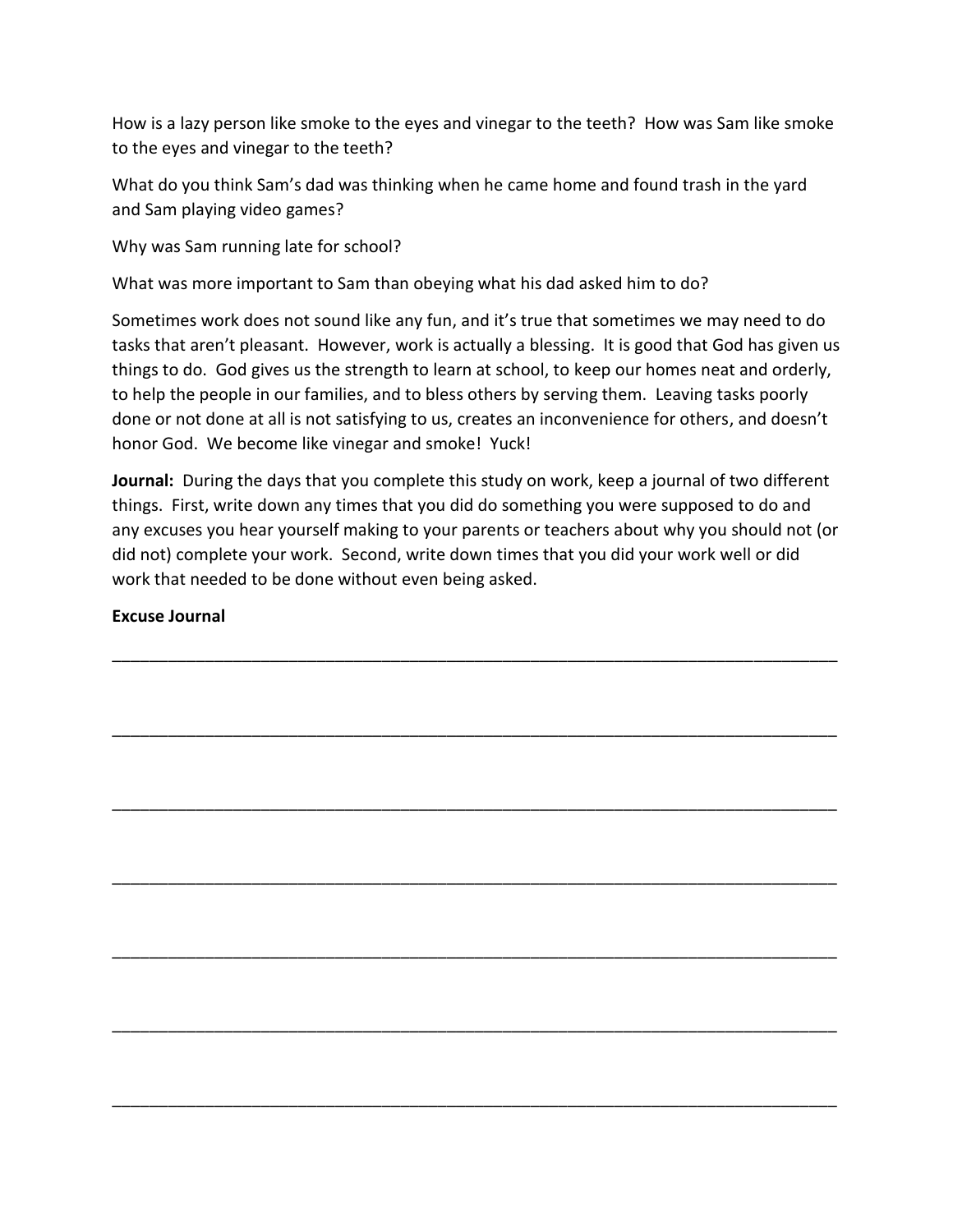### **Day 2**

### **Read Colossians 3:22-25**

This passage of scripture was written to workers. We don't have slaves in our culture, but at the time that the New Testament was written, many people had slaves who worked for them. Masters were instructed to treat their slaves fairly, and slaves were instructed to work well.

\_\_\_\_\_\_\_\_\_\_\_\_\_\_\_\_\_\_\_\_\_\_\_\_\_\_\_\_\_\_\_\_\_\_\_\_\_\_\_\_\_\_\_\_\_\_\_\_\_\_\_\_\_\_\_\_\_\_\_\_\_\_\_\_\_\_\_\_\_\_\_\_\_\_\_\_\_\_

\_\_\_\_\_\_\_\_\_\_\_\_\_\_\_\_\_\_\_\_\_\_\_\_\_\_\_\_\_\_\_\_\_\_\_\_\_\_\_\_\_\_\_\_\_\_\_\_\_\_\_\_\_\_\_\_\_\_\_\_\_\_\_\_\_\_\_\_\_\_\_\_\_\_\_\_\_\_

\_\_\_\_\_\_\_\_\_\_\_\_\_\_\_\_\_\_\_\_\_\_\_\_\_\_\_\_\_\_\_\_\_\_\_\_\_\_\_\_\_\_\_\_\_\_\_\_\_\_\_\_\_\_\_\_\_\_\_\_\_\_\_\_\_\_\_\_\_\_\_\_\_\_\_\_\_\_

\_\_\_\_\_\_\_\_\_\_\_\_\_\_\_\_\_\_\_\_\_\_\_\_\_\_\_\_\_\_\_\_\_\_\_\_\_\_\_\_\_\_\_\_\_\_\_\_\_\_\_\_\_\_\_\_\_\_\_\_\_\_\_\_\_\_\_\_\_\_\_\_\_\_\_\_\_\_

\_\_\_\_\_\_\_\_\_\_\_\_\_\_\_\_\_\_\_\_\_\_\_\_\_\_\_\_\_\_\_\_\_\_\_\_\_\_\_\_\_\_\_\_\_\_\_\_\_\_\_\_\_\_\_\_\_\_\_\_\_\_\_\_\_\_\_\_\_\_\_\_\_\_\_\_\_

\_\_\_\_\_\_\_\_\_\_\_\_\_\_\_\_\_\_\_\_\_\_\_\_\_\_\_\_\_\_\_\_\_\_\_\_\_\_\_\_\_\_\_\_\_\_\_\_\_\_\_\_\_\_\_\_\_\_\_\_\_\_\_\_\_\_\_\_\_\_\_\_\_\_\_\_\_\_

\_\_\_\_\_\_\_\_\_\_\_\_\_\_\_\_\_\_\_\_\_\_\_\_\_\_\_\_\_\_\_\_\_\_\_\_\_\_\_\_\_\_\_\_\_\_\_\_\_\_\_\_\_\_\_\_\_\_\_\_\_\_\_\_\_\_\_\_\_\_\_\_\_\_\_\_\_\_

Slaves (workers) are to obey their masters not with \_\_\_\_\_\_\_\_\_\_\_\_\_\_\_\_\_\_\_\_\_\_\_\_\_\_\_\_

but with \_\_\_\_\_\_\_\_\_\_\_\_\_\_\_\_\_\_\_\_\_\_\_\_\_\_\_\_\_\_\_\_\_\_\_\_\_\_\_\_\_\_\_\_\_\_\_\_ fearing the \_\_\_\_\_\_\_\_\_\_\_\_.

What will our work look like if we have respect for God rather than just pleasing men?

\_\_\_\_\_\_\_\_\_\_\_\_\_\_\_\_\_\_\_\_\_\_\_\_\_\_\_\_\_\_\_\_\_\_\_\_\_\_\_\_\_\_\_\_\_\_\_\_\_\_\_\_\_\_\_\_\_\_\_\_\_\_\_\_\_\_\_\_\_\_\_\_\_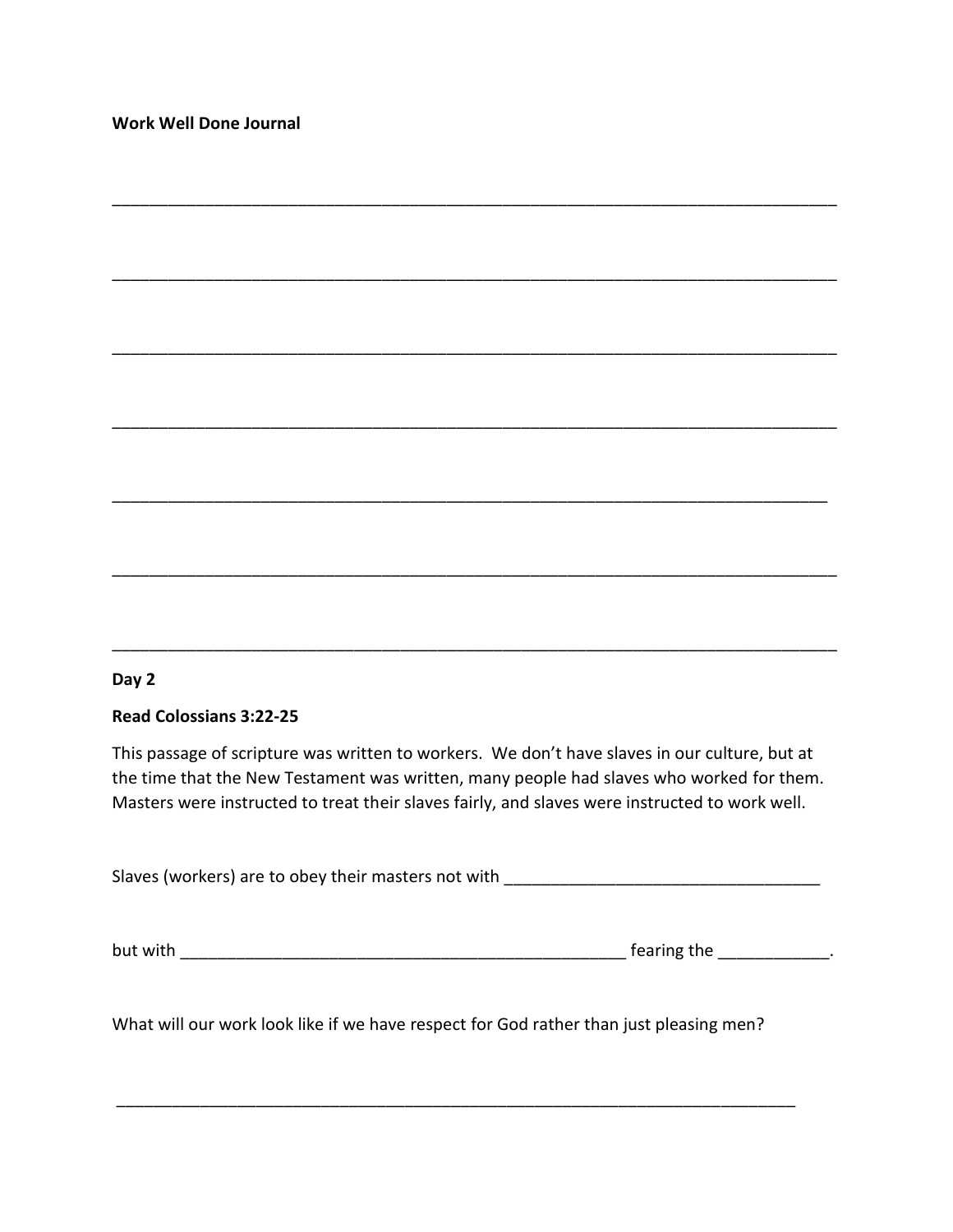| Day 3                                                                                   |  |
|-----------------------------------------------------------------------------------------|--|
| Read Proverbs 6:6-11                                                                    |  |
|                                                                                         |  |
|                                                                                         |  |
|                                                                                         |  |
|                                                                                         |  |
|                                                                                         |  |
|                                                                                         |  |
|                                                                                         |  |
|                                                                                         |  |
|                                                                                         |  |
|                                                                                         |  |
| Read Proverbs 26:12-16                                                                  |  |
|                                                                                         |  |
|                                                                                         |  |
|                                                                                         |  |
| The sluggard sets his own standards for work. His way is the hest way. Meanwhile, he is |  |

The sluggard sets his own standards for work. His way is the best way. Meanwhile, he is ignorant of what he does not know.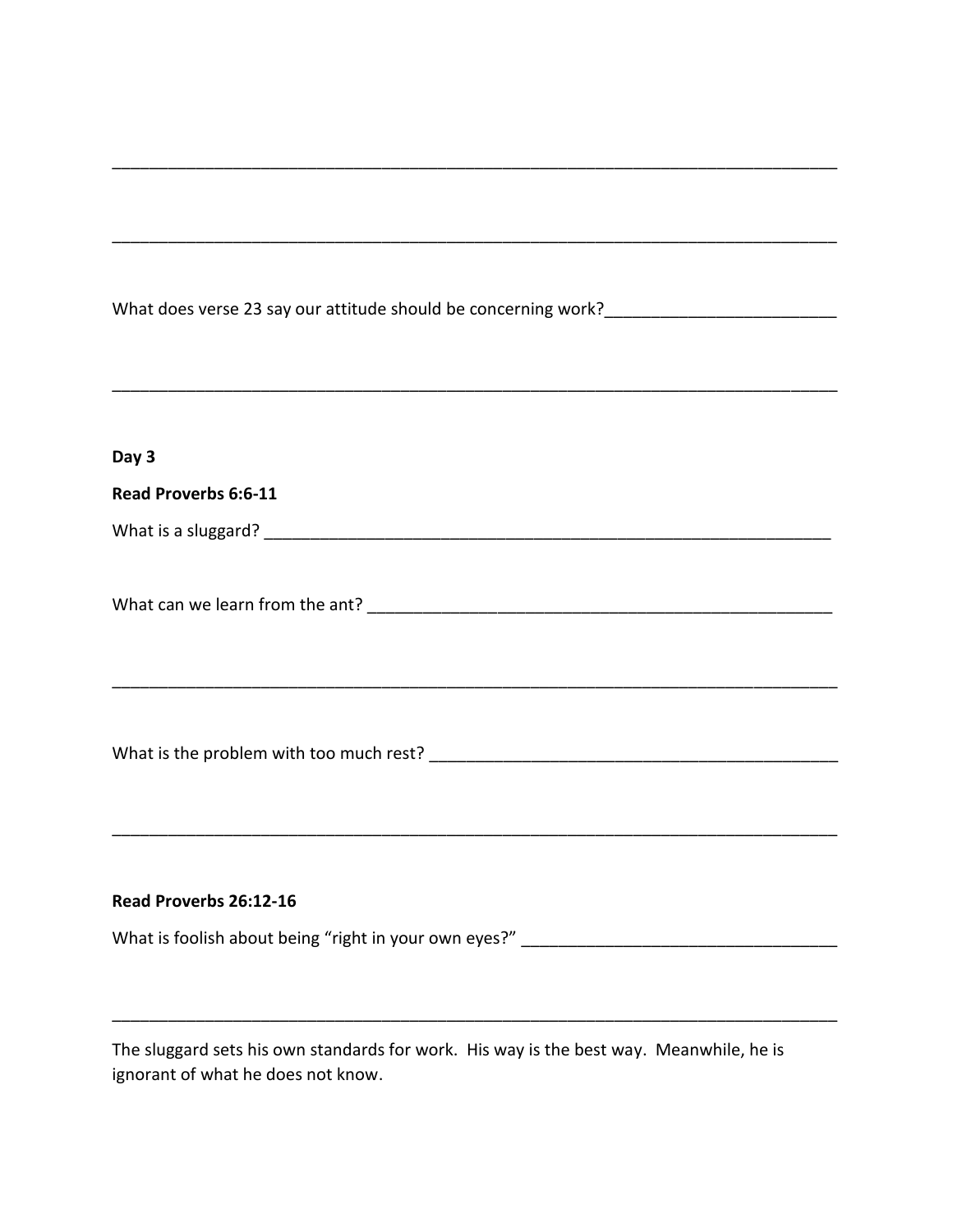Draw a picture of one of these Proverbs that talks about the sluggard:

**Day 4**

**Read 2 Thessalonians 3:6-15**

When Paul was with the Thessalonican church, how did he keep from being a burden to them?

\_\_\_\_\_\_\_\_\_\_\_\_\_\_\_\_\_\_\_\_\_\_\_\_\_\_\_\_\_\_\_\_\_\_\_\_\_\_\_\_\_\_\_\_\_\_\_\_\_\_\_\_\_\_\_\_\_\_\_\_\_\_\_\_\_\_\_\_\_\_\_\_\_\_\_\_\_\_

\_\_\_\_\_\_\_\_\_\_\_\_\_\_\_\_\_\_\_\_\_\_\_\_\_\_\_\_\_\_\_\_\_\_\_\_\_\_\_\_\_\_\_\_\_\_\_\_\_\_\_\_\_\_\_\_\_\_\_\_\_\_\_\_\_\_\_\_\_\_\_\_\_\_\_\_\_\_

\_\_\_\_\_\_\_\_\_\_\_\_\_\_\_\_\_\_\_\_\_\_\_\_\_\_\_\_\_\_\_\_\_\_\_\_\_\_\_\_\_\_\_\_\_\_\_\_\_\_\_\_\_\_\_\_\_\_\_\_\_\_\_\_\_\_\_\_\_\_\_\_\_\_\_\_\_\_

Look up these words in a dictionary and write down the definitions:

Disciplined:  $\Box$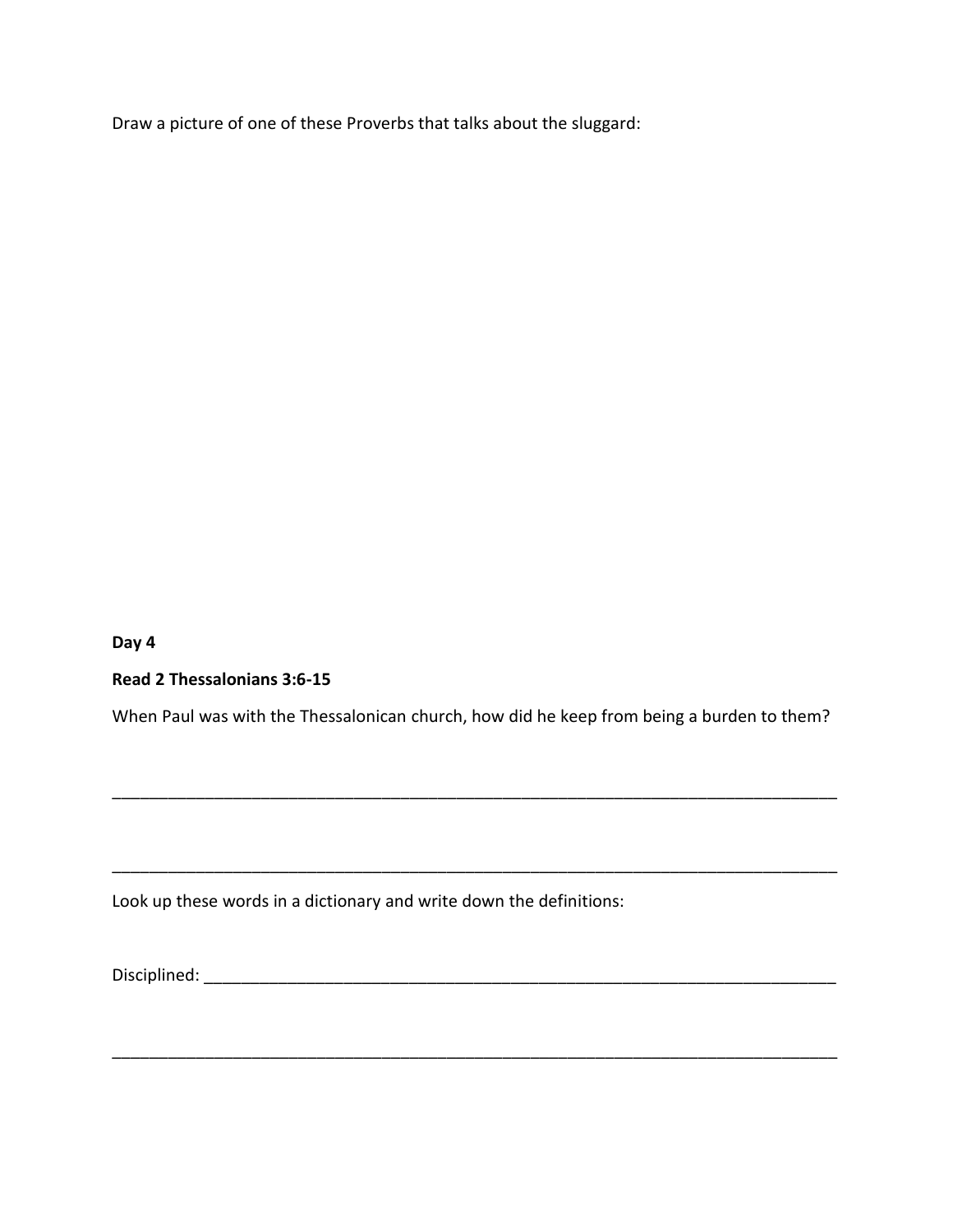Idle:

Why do you think that Paul said if a person is not willing to work, then they should not eat?

\_\_\_\_\_\_\_\_\_\_\_\_\_\_\_\_\_\_\_\_\_\_\_\_\_\_\_\_\_\_\_\_\_\_\_\_\_\_\_\_\_\_\_\_\_\_\_\_\_\_\_\_\_\_\_\_\_\_\_\_\_\_\_\_\_\_\_\_\_\_\_\_\_\_\_\_\_\_

\_\_\_\_\_\_\_\_\_\_\_\_\_\_\_\_\_\_\_\_\_\_\_\_\_\_\_\_\_\_\_\_\_\_\_\_\_\_\_\_\_\_\_\_\_\_\_\_\_\_\_\_\_\_\_\_\_\_\_\_\_\_\_\_\_\_\_\_\_\_\_\_\_\_\_\_\_\_

#### **Day 5: Application**

What is one new thing that you learned this week from God's word? \_\_\_\_\_\_\_\_\_\_\_\_\_\_

As you look over your journal from the week, do you see more excuses or more jobs well done?

\_\_\_\_\_\_\_\_\_\_\_\_\_\_\_\_\_\_\_\_\_\_\_\_\_\_\_\_\_\_\_\_\_\_\_\_\_\_\_\_\_\_\_\_\_\_\_\_\_\_\_\_\_\_\_\_\_\_\_\_\_\_\_\_\_\_\_\_\_\_\_\_\_\_\_\_\_\_

\_\_\_\_\_\_\_\_\_\_\_\_\_\_\_\_\_\_\_\_\_\_\_\_\_\_\_\_\_\_\_\_\_\_\_\_\_\_\_\_\_\_\_\_\_\_\_\_\_\_\_\_\_\_\_\_\_\_\_\_\_\_\_\_\_\_\_\_\_\_\_\_\_\_\_\_\_\_

Think about one time during the week that you were tempted to be lazy in your work. What

was more important to you at that point than obeying? \_\_\_\_\_\_\_\_\_\_\_\_\_\_\_\_\_\_\_\_\_\_\_\_\_\_

\_\_\_\_\_\_\_\_\_\_\_\_\_\_\_\_\_\_\_\_\_\_\_\_\_\_\_\_\_\_\_\_\_\_\_\_\_\_\_\_\_\_\_\_\_\_\_\_\_\_\_\_\_\_\_\_\_\_\_\_\_\_\_\_\_\_\_\_\_\_\_\_\_\_\_\_\_\_